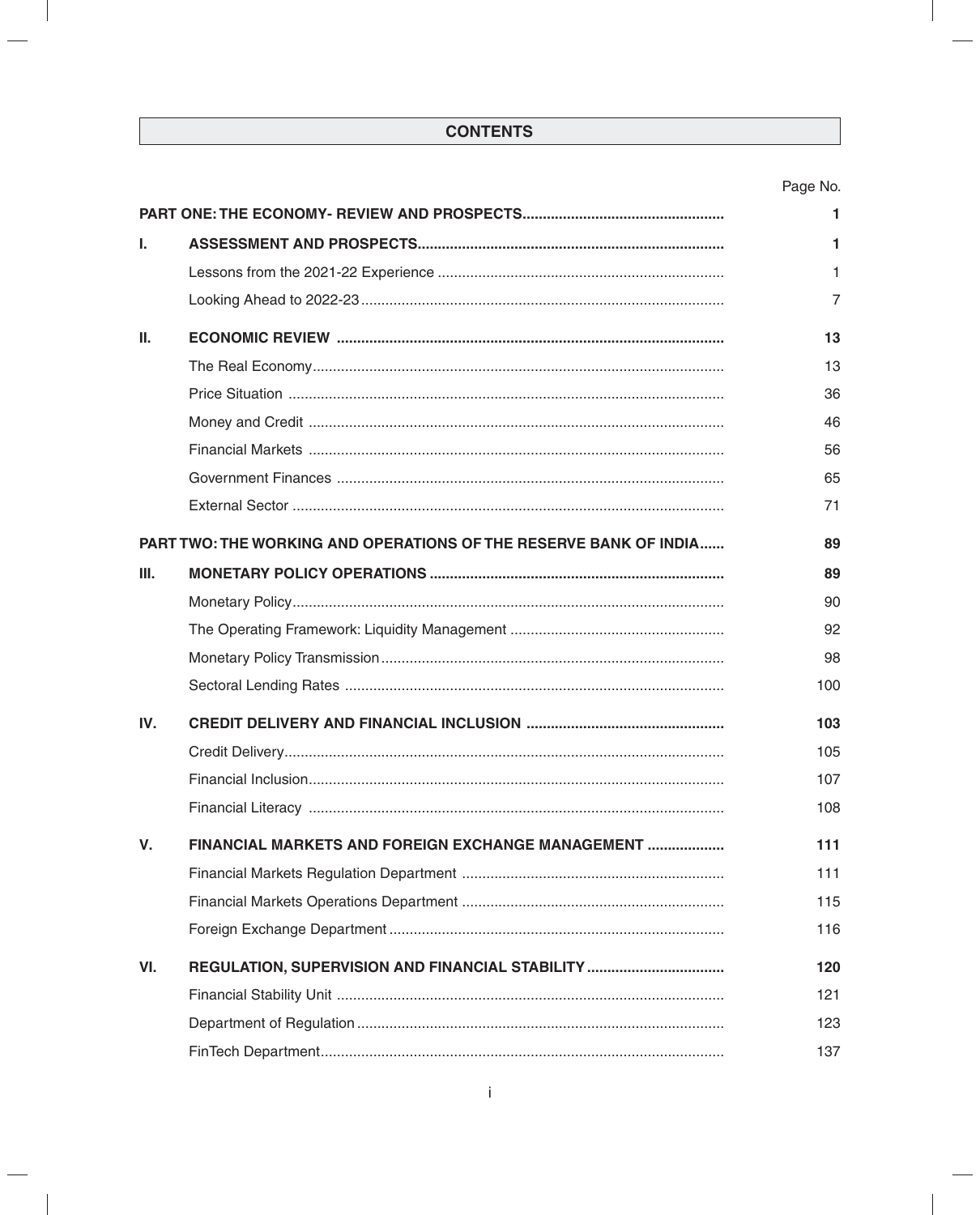|           |                                                           | Page No. |
|-----------|-----------------------------------------------------------|----------|
|           |                                                           | 139      |
|           |                                                           | 148      |
|           |                                                           | 150      |
|           |                                                           | 154      |
| VII.      |                                                           | 156      |
|           |                                                           | 160      |
|           |                                                           | 163      |
| VIII.     |                                                           | 167      |
|           |                                                           | 167      |
|           |                                                           | 168      |
|           |                                                           | 170      |
|           |                                                           | 172      |
| IX.       | PAYMENT AND SETTLEMENT SYSTEMS AND INFORMATION TECHNOLOGY | 174      |
|           |                                                           | 174      |
|           |                                                           | 184      |
| <b>X.</b> | <b>COMMUNICATION, INTERNATIONAL RELATIONS,</b>            |          |
|           |                                                           | 189      |
|           |                                                           | 190      |
|           |                                                           | 193      |
|           |                                                           | 197      |
|           |                                                           | 199      |
|           |                                                           | 201      |
|           |                                                           | 204      |
|           |                                                           | 207      |
| XI.       | <b>GOVERNANCE, HUMAN RESOURCES AND ORGANISATIONAL</b>     |          |
|           |                                                           | 210      |
|           |                                                           | 211      |
|           |                                                           | 212      |
|           |                                                           | 218      |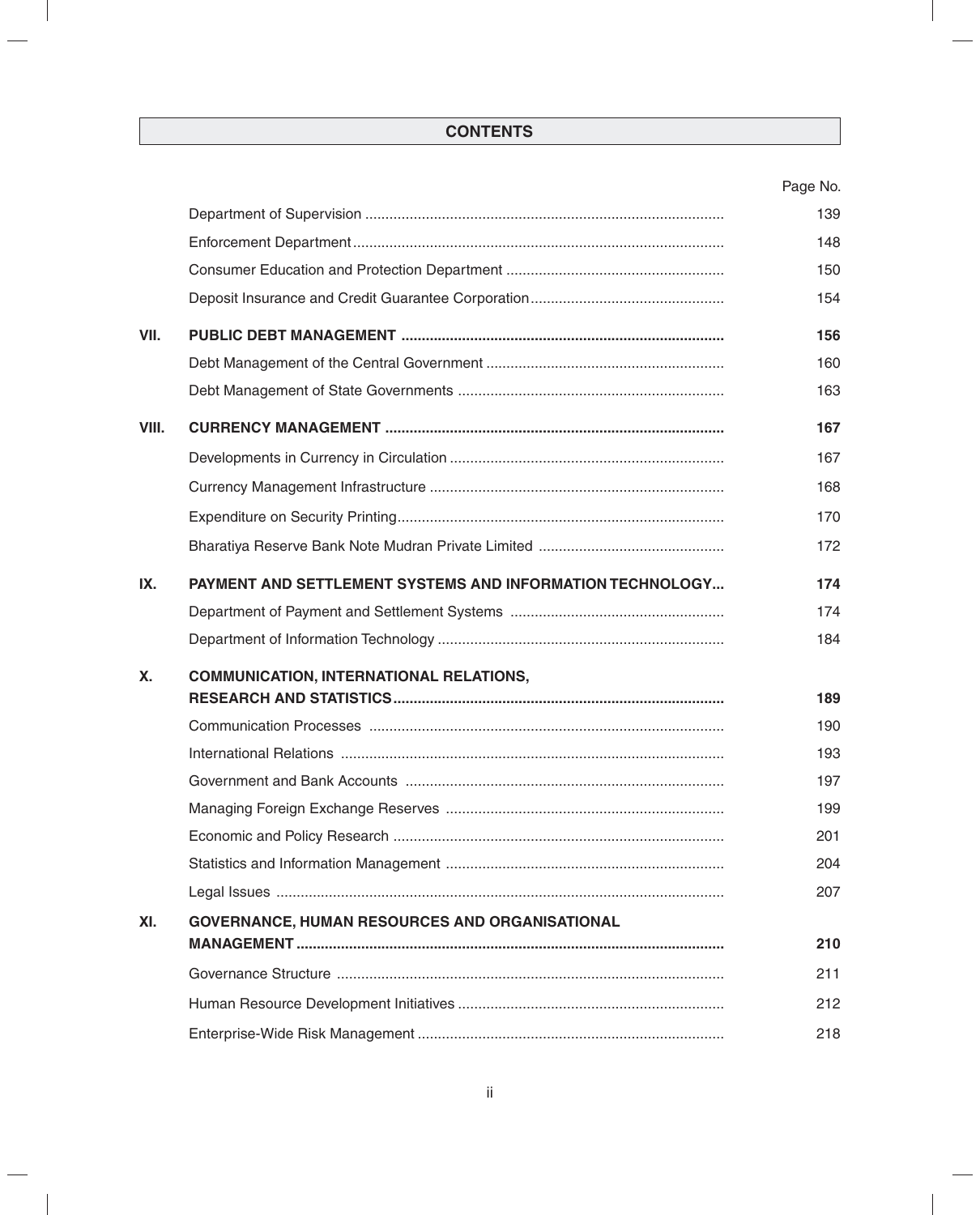# Page No.

|                                                                              |                                                                                | 219 |
|------------------------------------------------------------------------------|--------------------------------------------------------------------------------|-----|
|                                                                              |                                                                                | 221 |
|                                                                              |                                                                                | 222 |
|                                                                              |                                                                                | 225 |
|                                                                              |                                                                                | 228 |
| XII.                                                                         |                                                                                | 232 |
|                                                                              |                                                                                | 236 |
|                                                                              |                                                                                | 237 |
|                                                                              |                                                                                | 238 |
|                                                                              | Statement of Significant Accounting Policies for the year ended March 31, 2022 | 241 |
|                                                                              |                                                                                | 246 |
| Annex I: Chronology of Major Policy Announcements: April 2021 to March 2022  |                                                                                | 261 |
| Annex II: Chronology of Major Policy Announcements to Mitigate the Impact of |                                                                                |     |
|                                                                              |                                                                                | 278 |
|                                                                              |                                                                                | 286 |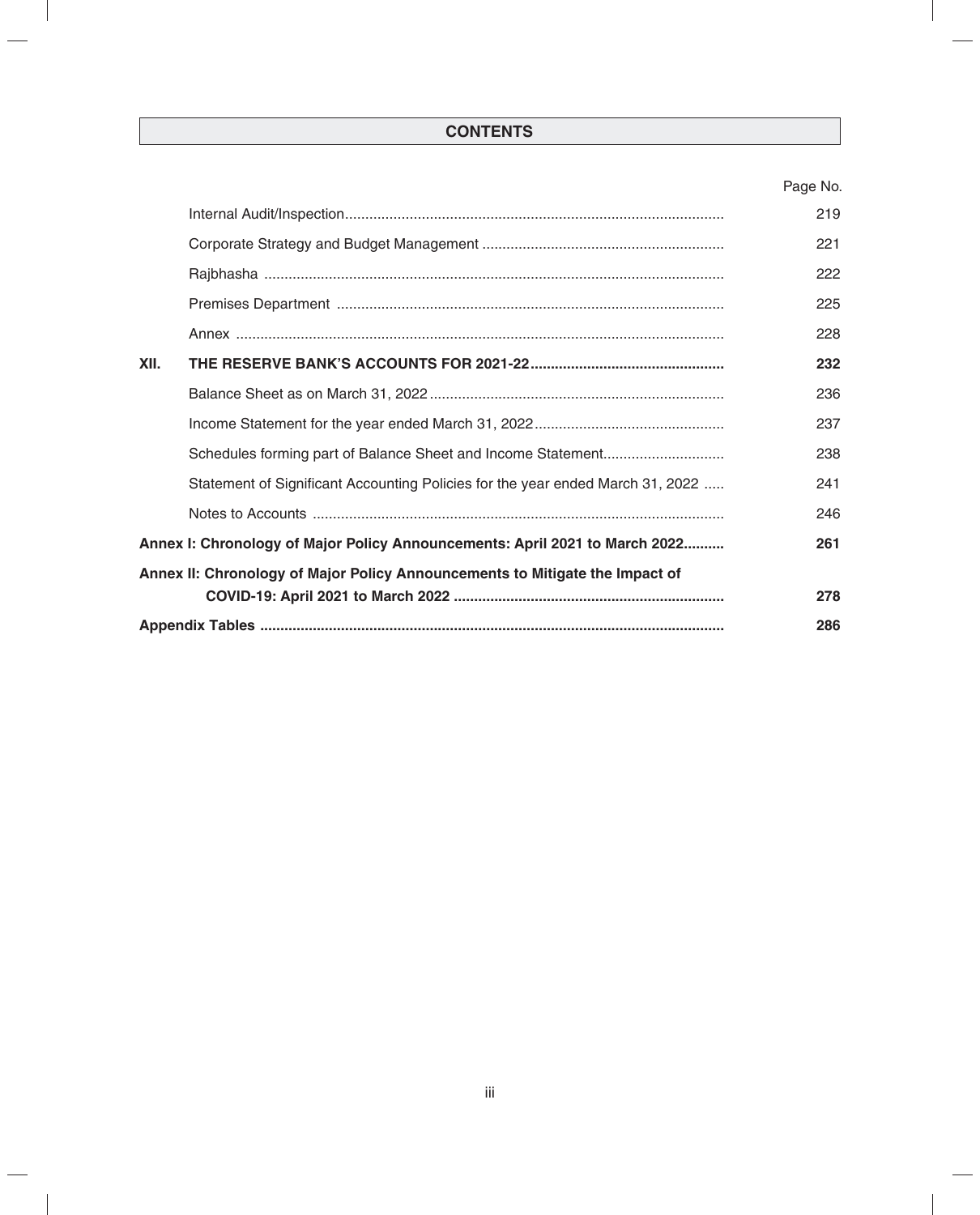# Page No.

|       | <b>BOXES</b> |                                                                                  |     |  |  |  |
|-------|--------------|----------------------------------------------------------------------------------|-----|--|--|--|
|       |              | II.1.1 : Corporate Performance during the Pandemic:                              | 20  |  |  |  |
|       |              |                                                                                  | 25  |  |  |  |
|       |              | II.1.3: Impact of COVID-19 Relief Measures on Small Business Financing           | 28  |  |  |  |
|       |              | II.1.4 : Impact of Supply Chain Disruptions on GDP Growth and                    | 30  |  |  |  |
|       |              |                                                                                  | 45  |  |  |  |
|       |              | II.6.1 : Role of Global Value Chains (GVCs) in Enhancing Exports Competitiveness | 74  |  |  |  |
| III.1 |              | : Extraordinary Central Bank Lending Facilities during the Pandemic              | 93  |  |  |  |
| IV.1  |              |                                                                                  | 110 |  |  |  |
| V.1   |              |                                                                                  | 114 |  |  |  |
| VI.1  |              |                                                                                  | 135 |  |  |  |
| VI.2  |              | : Facilitating the FinTech Innovation: The Reserve Bank's Approach               | 138 |  |  |  |
|       |              |                                                                                  | 146 |  |  |  |
|       |              | VI.4 : New Initiatives towards Strengthening of Grievance Redress Mechanism      | 152 |  |  |  |
|       |              |                                                                                  | 155 |  |  |  |
|       |              |                                                                                  | 159 |  |  |  |
|       |              |                                                                                  | 172 |  |  |  |
|       |              | IX.1 : India and Singapore to Link their Fast Payment Systems - UPI and PayNow   | 175 |  |  |  |
|       |              | IX.2 : Household Choice of Digital Payments amidst COVID-19 Pandemic             | 177 |  |  |  |
| X.1   |              |                                                                                  | 191 |  |  |  |
| X.2   |              |                                                                                  | 195 |  |  |  |
| X.3   |              | : NGFS' Glasgow Declaration and Reserve Bank's Commitment                        | 196 |  |  |  |
| X.4   |              | : Gold as a Financial Asset in Different Phases of Financial Cycles              | 199 |  |  |  |
| X.5   |              | : Satellite Images and Remote Sensing Data for Assessment                        | 205 |  |  |  |
| XI.1  |              |                                                                                  | 215 |  |  |  |
|       |              | XII.1 : Form of Presentation of the Balance Sheet and Income Statement           | 232 |  |  |  |